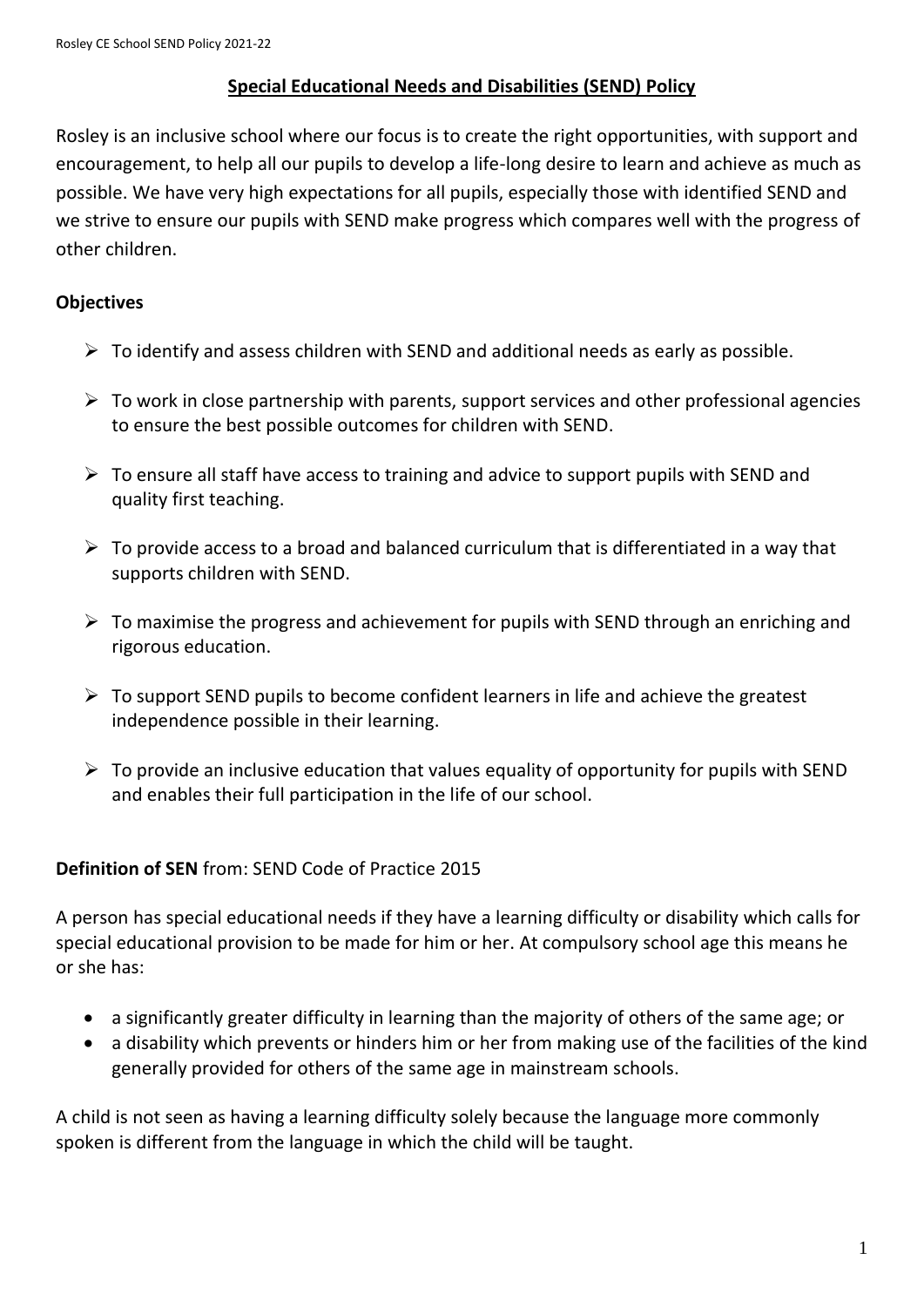A special educational provision means anything different or extra to the educational provision made generally for children of the same age in maintained schools, other than special schools, in the LA.

There are four broad categories of SEN and they give an overview of the range of needs that should be planned for:

- 1) communication and interaction
- 2) cognition and learning
- 3) social, emotional, and mental health
- 4) physical and/or sensory needs

The purpose of this policy is to assist the school to identify, assess, monitor, and meet the needs of any child who has a learning difficulty.

# **Legislation and guidance**

This policy will have due regard to legislation, including, but not limited to:

- Children and Families Act 2014 (and related regulations)
- Health and Social Care Act 2012
- Equality Act 2010
- Mental Capacity Act 2005
- Children's Act 1989

It will also take into account statutory and non-statutory related guidance, including, but not limited to:

- SEND Code of Practice: 0-25 2015
- ❖ Supporting Children with Medical Conditions 2017
- ❖ Keeping Children Safe in Education September 2019
- Working Together to Safeguard Children 2018

## **Roles and Responsibilities**

The Co-ordinator for SEND is Miss Stephanie Wilson who has a Diploma in Co-Ordination of Provision & Inclusion.

The Governor responsible for SEND is Mrs Sarah Keane (Parent Governor)

# **The Headteacher/Co-ordinator's role: -**

- $\triangleright$  Take responsibility for the day-to-day operation of provision made by the school for pupils with SEND.
- $\triangleright$  To play a key role in developing the strategic direction and development of SEND provision within the school, contributing to staff meetings and the school development plan.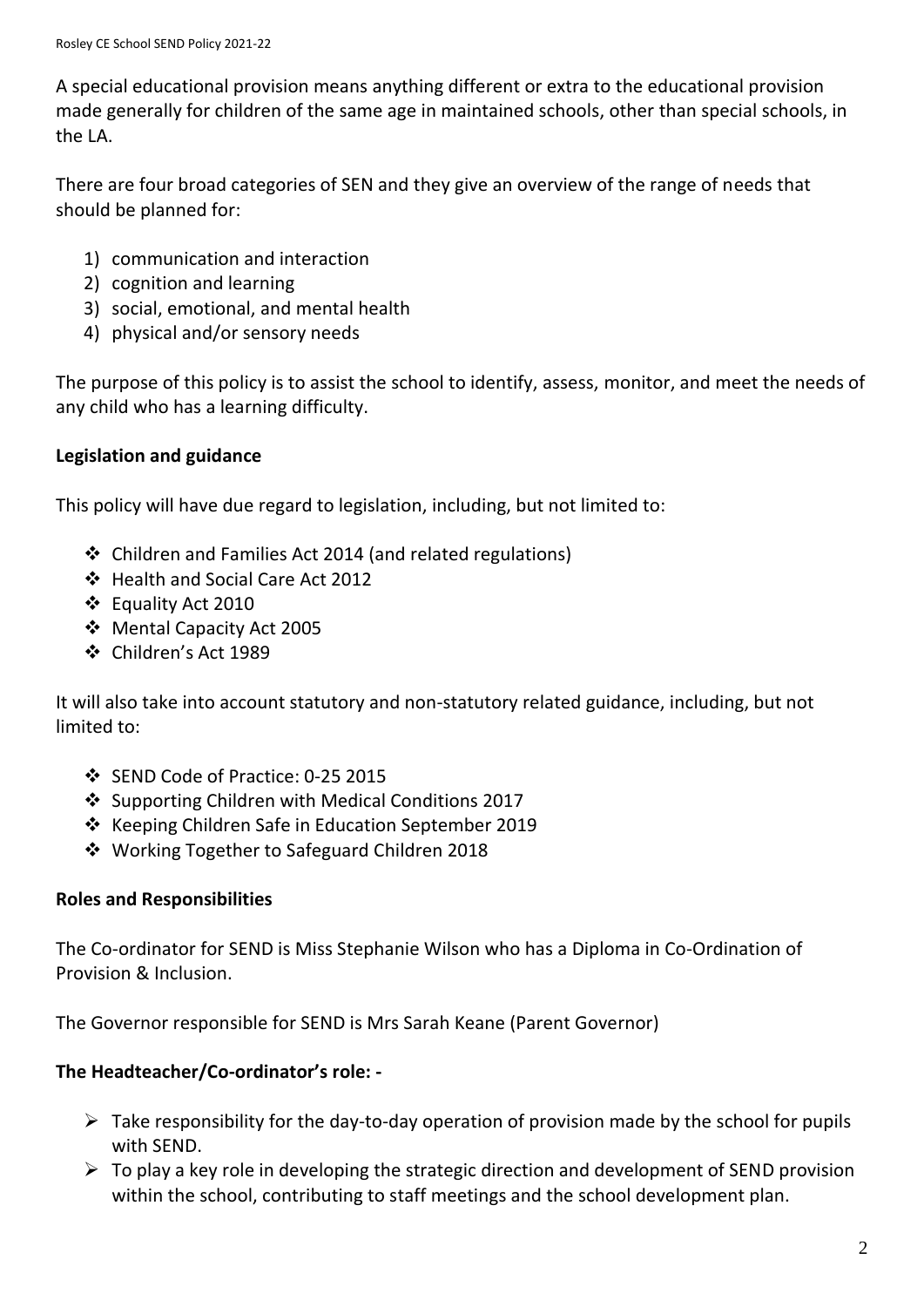- $\triangleright$  Advise the governing body on the level of resources required to maximise the achievement of pupils with SEND.
- $\triangleright$  Provide professional guidance to colleagues in the area of SEND in order to secure high quality planning, 'Quality First Teaching' and effective use of resources in order to bring about improved standards of achievements for pupils. To lead regular staff INSET.
- $\triangleright$  Ensure that the school's SEND register and provision map are updated regularly.
- $\triangleright$  Arrange referrals for pupils needing specialist help from outside agencies such as Speech and Language Therapist, Occupational Therapist, Educational Psychologists, Specialist Teaching Service or CAHMS, liaise with them and ensure that report recommendations are implemented.
- $\triangleright$  Devise, implement, monitor and review intervention programmes for pupils with SEND and measure their impact.
- $\triangleright$  Develop and maintain effective working relationships with parents to promote pupils' learning.
- $\triangleright$  Support teachers to: implement the SEND policy, identify pupils who may require special provision, communicate effectively with parents, write Individual Education Plan (IEP) targets, and agree specialist provision.
- $\triangleright$  Organise the deployment of resources and monitor their effectiveness.
- $\triangleright$  Train and support teaching assistants to carry out planned intervention programmes.
- $\triangleright$  Monitor the implementation of IEPs and the teaching and learning for pupils with SEND, using the analysis to guide further improvement.
- $\triangleright$  Monitor the needs and achievement of pupils with SEND together with colleagues and discuss this at Pupil Progress meetings.
- $\triangleright$  Analyse and interpret relevant national, local, and school data to monitor achievement of pupils with SEND, inform the SEND policy, practices, expectations, targets, and teaching methods.
- $\triangleright$  Apply for Education Health Care plans (EHC Plans).
- $\triangleright$  Convene and chair annual reviews of those children with a Statement of SEND/EHC plan.
- $\triangleright$  Keep own skills updated by reading, researching, and attending relevant courses on SEND.
- $\triangleright$  Attend SENDCo Cluster group meetings each term.
- $\triangleright$  Know how to recognise and deal with stereotyping in relation to disability or race.
- $\triangleright$  Develop effective liaison between schools to ensure that there is good continuity during transition for pupils with SEND.
- $\triangleright$  Work with the school governors to ensure that the school meets its responsibilities under the Equality Act (2010) with regard to reasonable adjustments and access arrangements.

## **The Class Teachers' role: -**

- $\triangleright$  Ensure 'Quality First Teaching' which includes assessing, planning, and teaching all children at a level which allows them to make progress with their learning.
- $\triangleright$  Ensure the progress and development of SEND pupils in their class, including where pupils access support from teaching assistants (TAs) or specialist staff.
- $\triangleright$  Provide a differentiated curriculum which provides learning experiences that are relevant to the needs of pupils with SEND.
- $\triangleright$  Remain responsible for their pupils' learning when they are involved in intervention programmes.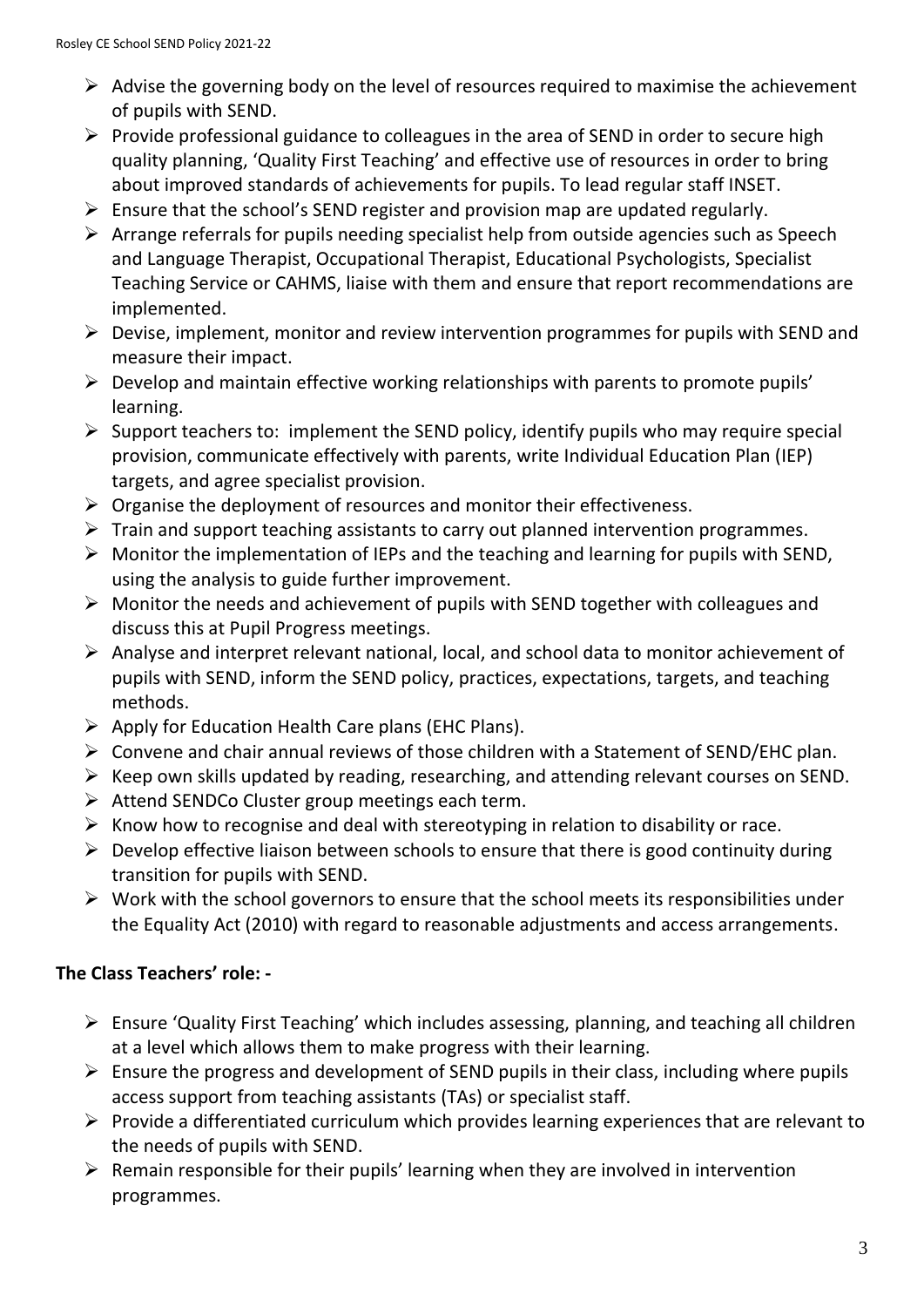- $\triangleright$  Identify pupils who may require special provision and to be placed on the school's SEND register (with support from the SENDCo).
- $\triangleright$  Maintain the SEND file for pupils in their class.
- $\triangleright$  Write IEPs, with support from the SENDCo as necessary, for pupils with SEND in their class and ask for the contribution of pupils and the contribution of their parents at IEP review meetings.
- $\triangleright$  Ensure IEPs are reviewed with the parents and child three times a year.
- $\triangleright$  Direct TAs to provide support for SEND pupils where appropriate and ensure they are fully aware of the pupils' IEP targets.
- $\triangleright$  Attend INSET and relevant courses when appropriate.

## **The Teaching Assistants' role: -**

- $\triangleright$  Support the class teacher to implement targets in pupils' IEPs and provide learning experiences relevant to the needs of pupils with SEND.
- $\triangleright$  Carry out intervention programmes planned by the SENDCo and keep records updated.
- $\triangleright$  Communicate with other professional agencies involved with pupils with SEND, with the SENDCo's support.
- $\triangleright$  Attend INSET and courses when appropriate.

### **Admission Arrangements for Pupils with SEND**

Admission arrangements are the same for pupils with and without SEND. If it is known that a child due to start Rosley CE Primary School has SEND, the SENDCo and class teacher will make every effort to contact the current school setting to obtain as much information as possible in order to facilitate a successful transfer to this school.

### **Specialist Provision, Training and Facilities**

Teaching time is allocated from a qualified teacher or the SENDCo to carry out specialist teaching interventions for group and individual children. TAs (whose time is not allocated to a child with an EHC plan) are deployed in classrooms to support pupils' learning or to carry out interventions that are planned by the SENCDo. A provision map setting out this provision is drawn up regularly. There may also be the allocation of specialist equipment and different or additional learning materials that will also be resourced.

Class teachers and TAs in the school receive training in SEND interventions as and when appropriate. Guidance in the writing of individual targets, provision of an inclusive environment, teaching and learning and resourcing is on-going by the SENDCo. Advice on particular areas of SEND (e.g., dyslexia) is also given. The SENDCo ensures that TAs are trained in delivering appropriate interventions. Interventions are of course dependent on there being funds in the school budget to accommodate them.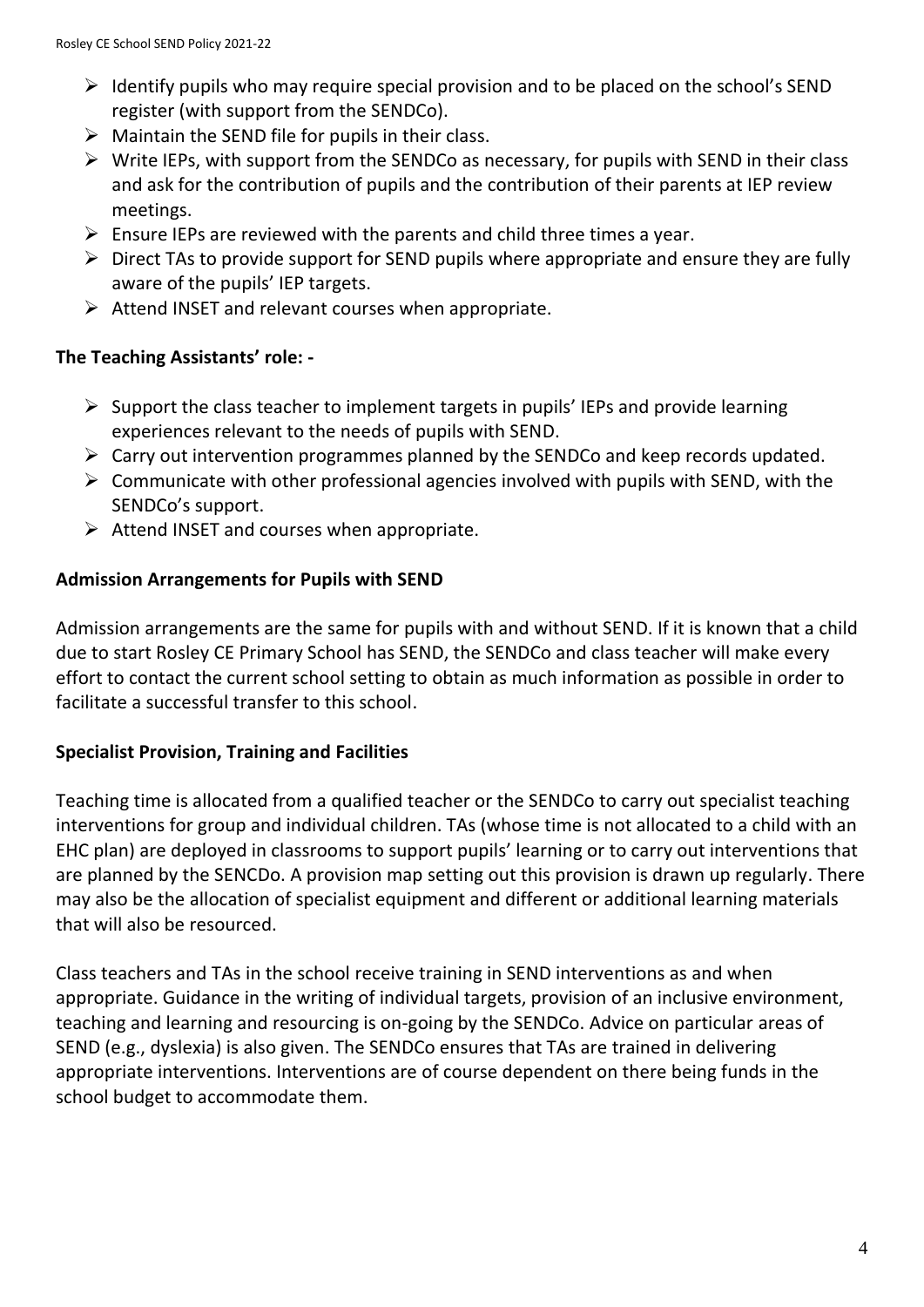At Rosley CE School we have a number of specialist resources and interventions designed to help us address specific needs. These include:

- $\checkmark$  Wordshark
- $\checkmark$  Numbershark
- $\checkmark$  Black Sheep speech and language programme
- $\checkmark$  I CAN talk boost programme
- $\checkmark$  Toe-by-toe
- $\checkmark$  Word wasp
- $\checkmark$  Clicker 7
- $\checkmark$  Smartmoves

INSET at staff meetings is arranged by the SENDCo on specific topics, new developments, or training in strategies etc., either given by the SENDCo or a visiting specialist. (This may be part of the SEND development plan for that year.)

Support from specialists is sought as appropriate. This may include:

- $\checkmark$  Speech and Language Therapists
- $\checkmark$  Educational Psychologists
- $\checkmark$  Occupational Therapists
- $\checkmark$  the school nursing team
- $\times$  CAMHS
- $\checkmark$  Barnardo's

Through all subjects an inclusive broad and balanced curriculum is provided for all children. No child will be denied access to areas of the curriculum in terms of limitations of physical ability. We try to ensure that activities offered in school are carefully planned to include all children, regardless of SEND.

The school is continuing to develop facilities and access for pupils with SEND as outlined in the Accessibility Plan. The implementation of the Accessibility Plan ensures that all staff are more aware of the individual needs of pupils with SEND. Every member of staff has a responsibility to use best practice to ensure the progress and well-being of all SEND children.

## **Resource Allocation**

The headteacher informs the governing body of how the funding allocated to support SEN has been employed. Pupils with statements of SEND/ EHC plan, have their needs, as described in their statement/EHC plan, met through the appropriate deployment of resources and staff.

## **Identification and Assessment of SEND – a graduated approach to SEN support**

At Rosley we follow a graduated approach to SEN support, following the cycle of assess, plan, do, review.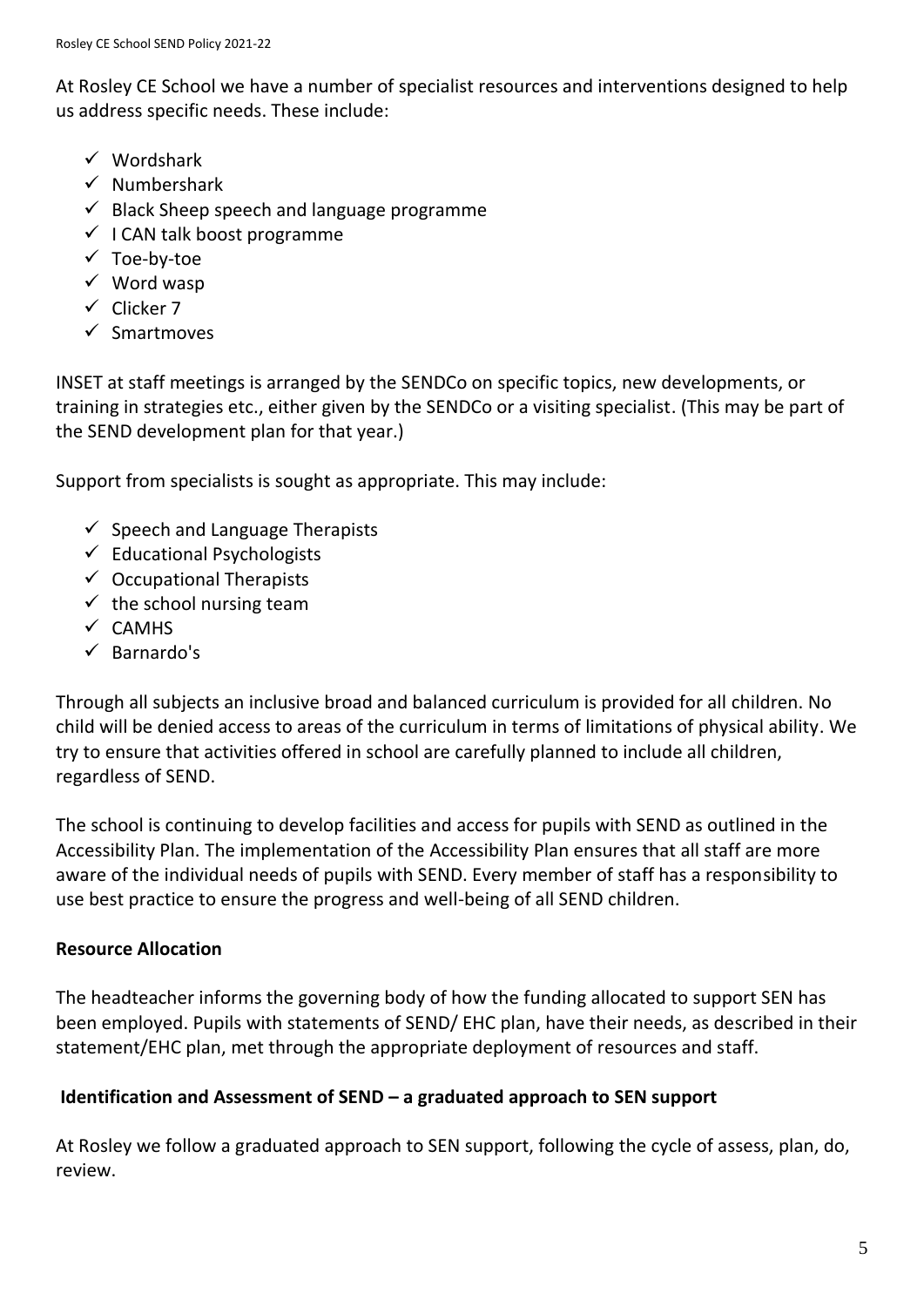#### **Assess:**

It is important to identify those children with SEND at the earliest opportunity, preferably in the Early Years Foundation Stage. Assessment includes observation for the Foundation Profiles and a Government approved Baseline assessment on school entry in the Foundation Stage. From Year 1 onwards children will be assessed on a regular basis in reading, writing, GP&S, and maths. In Year 2 and Year 6 there are SATs and Teacher Assessments. This is in addition to high quality formative assessment that is carried out daily in the classroom. Rosley CE School may also draw on more specialised assessments, for example from the Educational Psychologist and the Occupational Therapy service. Parents will always be consulted when decisions are made to involve specialists.

Pupil progress meetings are held three times a year and involve the discussion of individual pupils by the English & Maths subject co-ordinators and the SENDCo. Children's progress through the school is tracked and analysed regularly.

At the assessment stage, when concerns are raised, parents are informed so they have a good understanding of their child's areas of difficulty and can be involved in providing extra information to aid the assessment process. Early interventions may be put in place with agreed outcomes.

Where, despite quality first teaching that is targeted at the pupils' area of weakness, pupils identified as making progress which:

- is significantly slower than that of their peers starting from the same baseline;
- fails to match or better the child's previous rate of progress;
- fails to close the attainment gap between the child and their peers;
- widens the attainment gap;

are identified as having SEND and their name is placed on the school's SEND register. The views of parents and the child (wherever possible) are consulted.

## **Plan**

When a child is placed on the register under 'SEND Support', the class teacher, with the parents and the support of the SENCDo will draw up an Individual Education Plan (IEP) for the child and work out the best strategies for achieving the targets, including any interventions proposed. Any necessary available resources will be allocated to help the child achieve the targets. The child may be involved in this process.

## **Do**

The class teacher remains responsible for the child's learning and they work closely with any TA's, specialist staff involved, and the SENCDo, to plan and assess the impact of support and interventions and how they will be linked to classroom teaching.

## **Review**

IEPs are reviewed at least three times per year and the effectiveness of support/ interventions and their impact on the pupils' progress is reviewed and evaluated in line with the agreed dates. Parents and pupils are consulted and the evaluation is used to set new targets and revise the support being provided.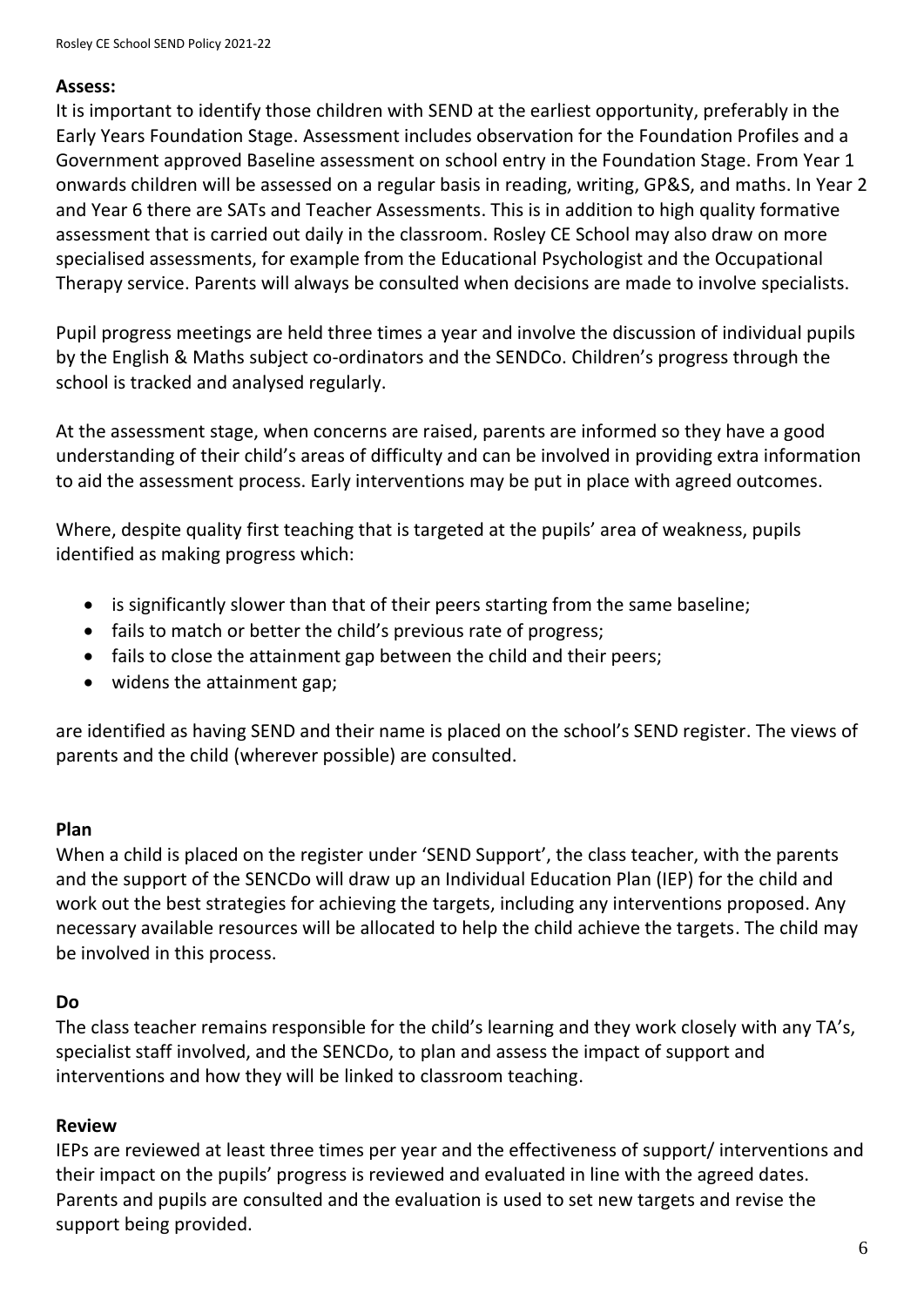If a child has an EHC plan, an annual review is held each year. Annual Reviews of the child's progress are conducted in school where all relevant parties are invited to attend according to the requirements of the Code of Practice. IEPs are produced, in conjunction with other professionals involved, to work towards achieving the goals identified in the child's initial statement or subsequent annual review.

Progress of all children with SEND can be evaluated and/or measured as follows:

- by monitoring their individual targets
- by monitoring attainment levels recorded in class/whole school assessments detailed above and looking for sustained progress appropriate to the children
- by baseline and post intervention assessment where specific time limited interventions are put in place for the child
- by considering feedback from the child
- by considering feedback from the parent

If, as a result of the additional or different support received, the child is no longer considered to have SEND (ref criteria below), then, in close consultation with the child's parents that child's SEND records are closed.

The criteria used in the school are as follows:

- a) The attainment gap has narrowed between the child and their peers.
- b) Their rate of progress has improved
- c) They now have full access to the curriculum
- d) The child has improved levels of self-help/social/personal skills

# **Education Health Care Plan (EHCP)**

In a small number of cases however, when a child makes little or no progress despite measures put in place under the SEND support and continues to demonstrate a significant cause for concern, where his/her needs cannot be reasonably met through the school's SEND support provision, the SENDCo, class teacher and parents may feel it is necessary to request that the local authority, in which the pupil resides, conducts an assessment of a pupil's needs. This may lead to an EHC Plan. The school or parents may also request an assessment from the local authority as soon as they are placed onto the SEND register if their needs are severe or complex.

# **How the Governing Body Evaluate the Success of the Education which is provided at the School to Pupils with Special Educational Needs and Disabilities**

The governors receive regular reports on SEND at Governor Body Meetings. They can also evaluate the success of the education by examining the SEND data and monitoring attainment levels. The Governor with responsibility for SEND will liaise with the SENDCo to monitor SEND provision, and to review the policy.

## **Complaints Procedures**